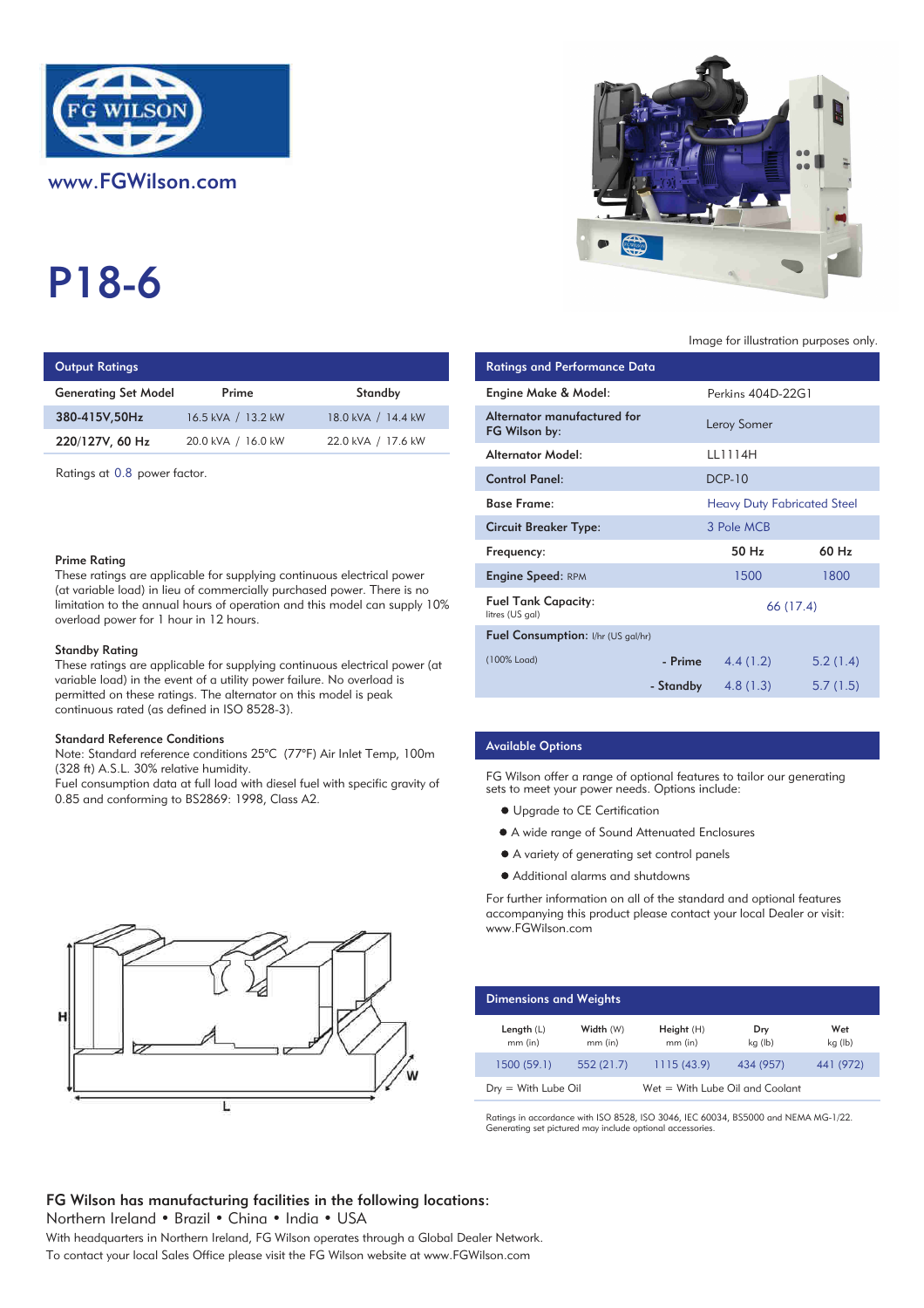| <b>Engine Technical Data</b>                               |                        |                            | <b>Air Systems</b>               |
|------------------------------------------------------------|------------------------|----------------------------|----------------------------------|
| No. of Cylinders / Alignment:                              |                        | 4 / In Line                | Air Filter Ty                    |
| Cycle:                                                     |                        | 4 Stroke                   | Combustion                       |
| Bore / Stroke: mm (in)                                     |                        | 84.0 (3.3)/100.0 (3.9)     |                                  |
| Induction:                                                 |                        | <b>Naturally Aspirated</b> |                                  |
| Cooling Method:                                            |                        | Water                      | Max. Comb<br><b>Restriction:</b> |
| <b>Governing Type:</b>                                     |                        | Mechanical                 |                                  |
| <b>Governing Class:</b>                                    |                        | <b>ISO 8528</b>            |                                  |
| <b>Compression Ratio:</b>                                  |                        | 23.3:1                     | <b>Cooling Sys</b>               |
| Displacement:  (cu. in)                                    |                        | 2.2 (135.2)                | <b>Cooling Sys</b>               |
| Moment of Inertia: kg m <sup>2</sup> (lb/in <sup>2</sup> ) |                        | 2.72 (9308)                | <b>Water Pum</b>                 |
| <b>Engine Electrical System:</b>                           |                        |                            | <b>Heat Reject</b>               |
|                                                            | - Voltage / Ground     | 12/Negative                | kW (Btu/min)                     |
|                                                            | - Battery Charger Amps | 65                         |                                  |
| Weight: kg (lb)                                            | - Dry                  | 242 (534)                  | <b>Heat Radia</b>                |
|                                                            | - Wet                  | 251 (554)                  | $kW$ ( $Rt_{1}/min$ )            |

| <b>Performance</b>          |           | $50$ Hz      | $60$ Hz      |
|-----------------------------|-----------|--------------|--------------|
| <b>Engine Speed:</b> rpm    |           | 1500         | 1800         |
| Gross Engine Power: kW (hp) |           |              |              |
|                             | - Prime   | 16.2(22.0)   | 19.4(26.0)   |
|                             | - Standby | 18.0(24.0)   | 21.5(29.0)   |
| BMEP: kPa (psi)             |           |              |              |
|                             | - Prime   | 585.0 (84.8) | 583.0 (84.6) |
|                             | - Standby | 649.0 (94.2) | 647.0 (93.8) |

| <b>Fuel System</b>                   |                                           |          |                     |          |
|--------------------------------------|-------------------------------------------|----------|---------------------|----------|
| <b>Fuel Filter Type:</b>             |                                           |          | Replaceable Element |          |
| Recommended Fuel:<br>Class A2 Diesel |                                           |          |                     |          |
|                                      | <b>Fuel Consumption:</b> I/hr (US gal/hr) |          |                     |          |
|                                      | 110%                                      | 100%     | 75%                 | 50%      |
| Prime                                | Load                                      | Load     | Load                | Load     |
| 50 Hz                                | 4.8(1.3)                                  | 4.4(1.2) | 3.4(0.9)            | 2.6(0.7) |
| $60$ Hz                              | 5.7(1.5)                                  | 5.2(1.4) | 4.0(1.1)            | 3.1(0.8) |
|                                      |                                           |          |                     |          |
|                                      | 110%                                      | 100%     | 75%                 | 50%      |
| <b>Standby</b>                       | Load                                      | Load     | Load                | Load     |

I

60 Hz 50 Hz 3.3 (0.9) 2.7 (0.7) 4.4 (1.2) 3.7 (1.0) 5.7 (1.5) 4.8 (1.3)

(Based on diesel fuel with a specific gravity of 0.85 and conforming to BS2869, Class A2)

| <b>Air Systems</b>                                                        |           | 50 Hz               | $60$ Hz   |
|---------------------------------------------------------------------------|-----------|---------------------|-----------|
| Air Filter Type:                                                          |           | Replaceable Element |           |
| <b>Combustion Air Flow:</b> m <sup>3</sup> /min (cfm)                     |           |                     |           |
|                                                                           | - Prime   | 1.5(51)             | 1.7(61)   |
|                                                                           | - Standby | 1.5(51)             | 1.7(61)   |
| <b>Max. Combustion Air Intate</b><br><b>Restriction:</b> kPa (in $H_2O$ ) |           | 3.0(12.0)           | 3.0(12.0) |

| 23.3:1     |             |                                                                           |                                                                  |             |             |  |  |
|------------|-------------|---------------------------------------------------------------------------|------------------------------------------------------------------|-------------|-------------|--|--|
|            |             | <b>Cooling System</b>                                                     |                                                                  | 50 Hz       | 60 Hz       |  |  |
| 2.2(135.2) |             | Cooling System Capacity: I (US gal)                                       |                                                                  | 6.5(1.7)    | 6.5(1.7)    |  |  |
|            | 2.72 (9308) | <b>Water Pump Type:</b>                                                   |                                                                  |             | Centrifugal |  |  |
|            |             | Heat Rejected to Water & Lube Oil:                                        |                                                                  |             |             |  |  |
|            | 12/Negative | kW (Btu/min)                                                              | - Prime                                                          | 13.7 (779)  | 15.5 (881)  |  |  |
|            | 65          |                                                                           | - Standby                                                        | 15.2 (864)  | 17.2 (978)  |  |  |
| 242 (534)  |             |                                                                           | Heat Radiation to Room: Heat radiated from engine and alternator |             |             |  |  |
|            | 251 (554)   | kW (Btu/min)                                                              | - Prime                                                          | 4.8(273)    | 5.4(307)    |  |  |
|            |             |                                                                           | - Standby                                                        | 5.8(330)    | 6.3(358)    |  |  |
|            |             | Radiator Fan Load: kW (hp)                                                |                                                                  | 0.2(0.3)    | 0.4(0.5)    |  |  |
| 50 Hz      | 60 Hz       | Radiator Cooling Airflow: m <sup>3</sup> /min (cfm)                       |                                                                  | 33.0 (1165) | 41.4 (1462) |  |  |
| 1500       | 1800        | <b>External Restriction to</b><br><b>Cooling Airflow:</b> Pa (in $H_2O$ ) |                                                                  | 125(0.5)    | 125(0.5)    |  |  |
|            |             |                                                                           |                                                                  |             |             |  |  |

Designed to operate in ambient conditions up to 50°C (122°F).

Contact your local FG Wilson Dealer for power ratings at specific site conditions.

| <b>Lubrication System</b>      |                    |
|--------------------------------|--------------------|
| Oil Filter Type:               | Spin-On, Full Flow |
| Total Oil Capacity: I (US gal) | 10.6(2.8)          |
| Oil Pan: $(US gal)$            | 8.9(2.4)           |
| Oil Type:                      | API CH4 15W-40     |
| <b>Oil Cooling Method:</b>     | N/A                |

| <b>Exhaust System</b>                                | 50 Hz        | 60 Hz        |  |
|------------------------------------------------------|--------------|--------------|--|
| Silencer Type:                                       |              | Industrial   |  |
| <b>Silencer Model &amp; Quantity:</b>                |              | 263-0765 (1) |  |
| Pressure Drop Across Silencer<br>System: kPa (in Hg) | 0.70 (0.207) | 1.40(0.413)  |  |
| <b>Silencer Noise Reduction Level: dB</b>            | 27           | 20           |  |
| Maximum Allowable Back Pressure:<br>kPa (in Hg)      | 10.2(3.0)    | 10.2(3.0)    |  |
| <b>Exhaust Gas Flow:</b> $m^3/m$ in (cfm)            |              |              |  |
| - Prime                                              | 3.0(105)     | 3.9(138)     |  |
| - Standby                                            | 3.2(114)     | 4.3(151)     |  |
| Exhaust Gas Temperature: °C (°F)                     |              |              |  |
| - Prime                                              | 364 (687)    | 396 (745)    |  |
| - Standby                                            | 413 (776)    | 459 (858)    |  |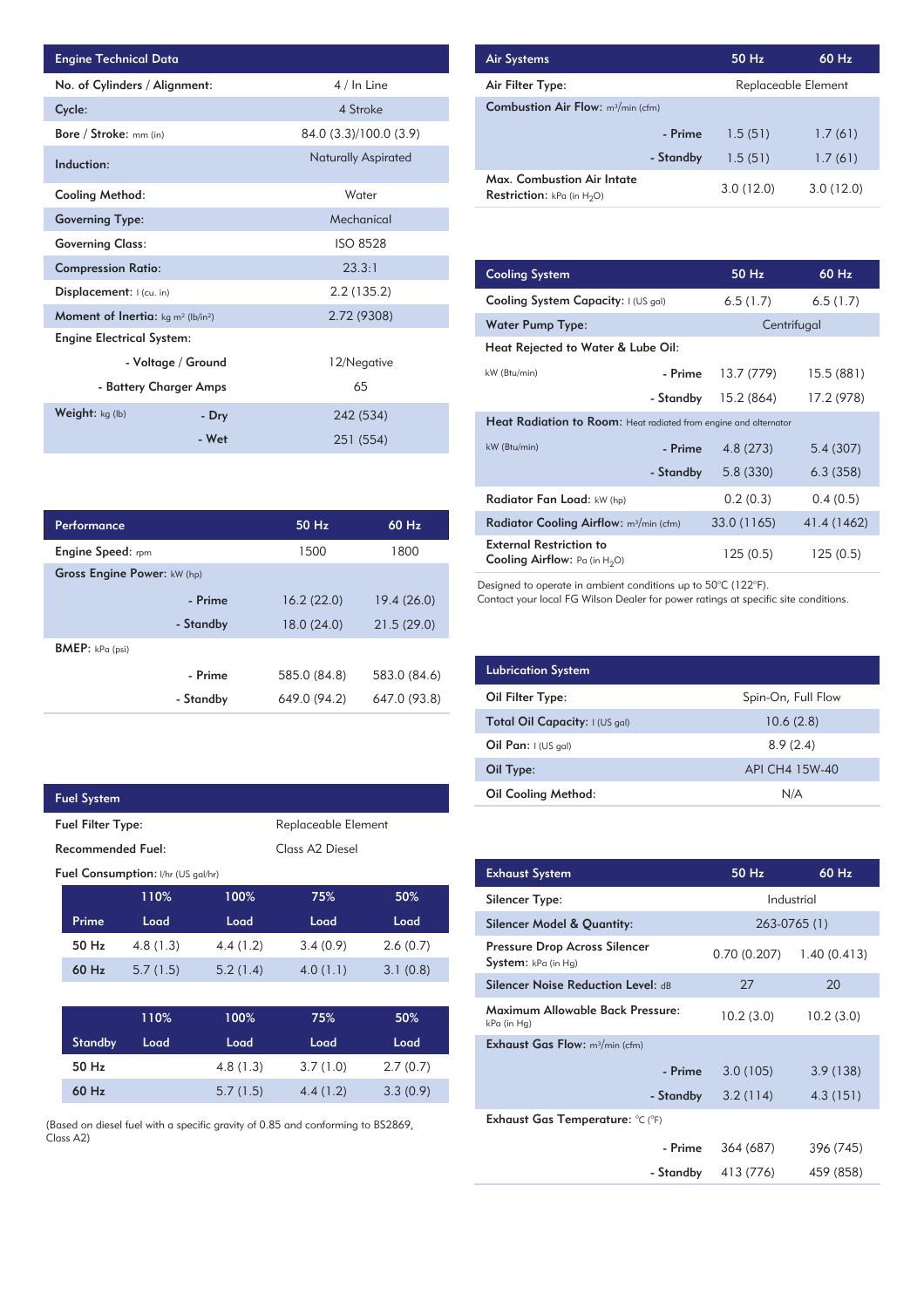| <b>Alternator Physical Data</b>   |                 | <b>Alternator Operating Data</b>         |
|-----------------------------------|-----------------|------------------------------------------|
| Manufactured for FG Wilson by:    | Leroy Somer     | Overspeed: rpm                           |
| Model:                            | LL1114H         | <b>Voltage Requation: (Steady state)</b> |
| No. of Bearings:                  |                 | Wave Form $NEMA = TIF$ :                 |
| <b>Insulation Class:</b>          | H               | Wave Form IEC $=$ THF:                   |
| <b>Winding Pitch Code:</b>        |                 | <b>Total Harmonic content LL/LN:</b>     |
| Wires:                            | 12 <sup>°</sup> | Radio Interference:                      |
| <b>Ingress Protection Rating:</b> |                 | Radiant Heat: kW (Btu/min)               |
| <b>Excitation System:</b>         | <b>SHUNT</b>    | - 50 Hz                                  |
| <b>AVR Model:</b>                 |                 | $-60$ Hz                                 |

| Alternator<br>Performance Data: | 50 Hz                                                | 60 Hz      |
|---------------------------------|------------------------------------------------------|------------|
| Data Item                       | 415/240V<br>400/230V<br>380/220V                     | 220/127V   |
| <b>Motor Starting</b>           |                                                      |            |
| Capability* kVA                 |                                                      |            |
| <b>Short Circuit</b>            |                                                      |            |
| <b>Capacity %</b>               | the control of the control of the<br><b>Contract</b> | $\sim 100$ |
| <b>Reactances: Per Unit</b>     |                                                      |            |
| Xd                              |                                                      |            |
| X'd                             |                                                      |            |
| $X^{\mathrm{u}}d$               |                                                      |            |

Reactances shown are applicable to prime ratings. \*Based on 30% voltage dip at 0.6 power factor.

| Voltage Technical Data 50 Hz |        |                        |          |                        | Voltage Technical Data 60 Hz |        |      |          |      |
|------------------------------|--------|------------------------|----------|------------------------|------------------------------|--------|------|----------|------|
| Voltage                      | Prime: |                        | Standby: |                        | Voltage                      | Prime: |      | Standby: |      |
|                              | kVA    | $\mathsf{k}\mathsf{W}$ | kVA      | $\mathsf{k}\mathsf{W}$ |                              | kVA    | kW   | kVA      | kW   |
|                              |        |                        |          |                        |                              |        |      |          |      |
| 400/230V                     | 16.5   | 13.2                   | 18.0     | 14.4                   | 220/127V                     | 20.0   | 16.0 | 22.0     | 17.6 |
|                              |        |                        |          |                        |                              |        |      |          |      |
|                              |        |                        |          |                        |                              |        |      |          |      |
|                              |        |                        |          |                        |                              |        |      |          |      |
|                              |        |                        |          |                        |                              |        |      |          |      |
|                              |        |                        |          |                        |                              |        |      |          |      |
|                              |        |                        |          |                        |                              |        |      |          |      |
|                              |        |                        |          |                        |                              |        |      |          |      |
|                              |        |                        |          |                        |                              |        |      |          |      |
|                              |        |                        |          |                        |                              |        |      |          |      |
|                              |        |                        |          |                        |                              |        |      |          |      |